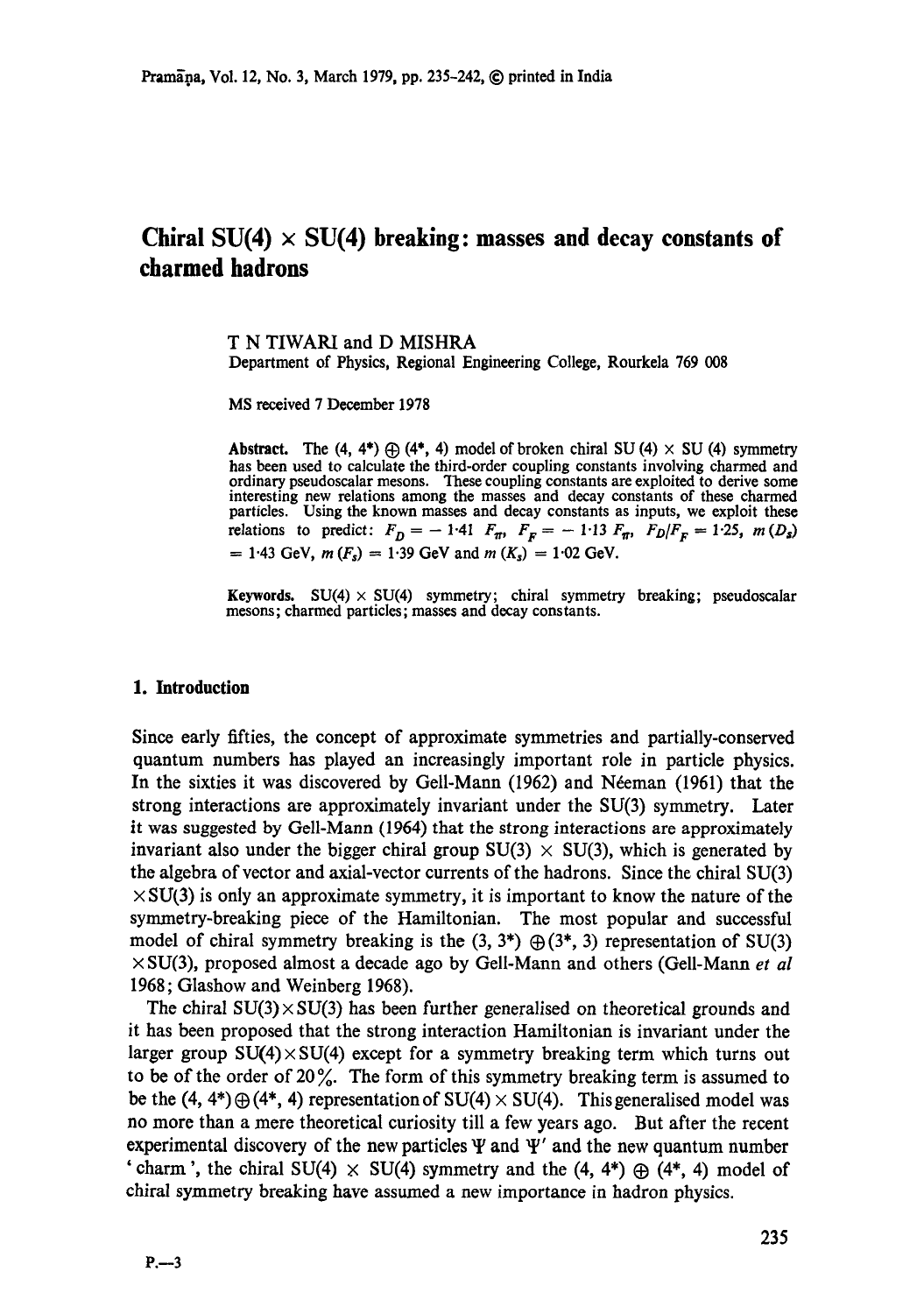Very recently the present authors had exploited the  $(4, 4^*) \oplus (4^*, 4)$  model to derive two new relations among the masses and decay constants of charmed mesons and to estimate the decay amplitude for the  $\eta \rightarrow 3\pi$ ° decay (Tiwari *et al* 1978a, b). In the present paper we exploit this model to derive several new and important relations among the masses and decay constants of scalar and pseudoscalar charmed particles. These relations are utilized along with the known experimental masses and decay constants as inputs, to predict the same in the cases when they are unknown or not so wellestablished experimentally.

## **2.** The  $(4, 4^*)$   $\oplus$   $(4^*, 4)$  model

It is assumed that the strong interaction Hamiltonian  $H$  is given by

$$
H = H_0 + H'.
$$
 (1)

Here  $H_0$  is invariant under the full chiral group SU(4)  $\times$  SU(4), while H', which breaks this symmetry, is assumed to transform as the  $(4, 4^*) \oplus (4^*, 4)$  representation of  $SU(4) \times SU(4)$  and is given by

$$
H' = \epsilon_0 u_0 + \epsilon_8 u_8 + \epsilon_{15} u_{15}.
$$
 (2)

This form of  $H'$  is based on the requirement that the isospin, hypercharge and charm is conserved. The symmetry breaking terms depend on the real constants (symmetry breaking parameters)  $\epsilon_i$  and the well-known scalar densities  $u_i$ . There ate 16 scalar densities  $u_i$  and 16 pseudoscalar densities  $v_i(i=0, 1, 2, \ldots, 15)$ , both of which transform according to the (4, 4\*)  $\oplus$  (4\*, 4) representation of SU(4)  $\times$  SU(4). These scalar and pseudoscalar densities obey the followingweU-known, equal-time commutation relations:

$$
[Q_i(t), u_j(x)]_{x_0 = t} = if_{ijk} u_k(x), \qquad (3a)
$$

$$
[Q_i(t), v_j(x)]_{x_0=t} = if_{ijk} v_k(x), \qquad (3b)
$$

$$
[Q_i^{\delta}(t), u_j(x)]_{x_0 = t} = id_{ijk} v_k(x), \qquad (3c)
$$

$$
[Q_i^{\delta}(t), v_j(x)]_{x_0 = t} = -id_{ijk}u_k(x), \qquad (3d)
$$

where  $i=1, 2, \ldots, 15; j, k = 0, 1, 2, \ldots, 15.$ 

Here  $Q_i$  and  $Q_i^5$  are the generators of the group, while  $f_{ijk}$  and  $d_{ijk}$  are the wellknown SU(4) structure constants tabulated by many authors (see, for example, Maki *et al* 1972).

Some years ago Cicogna *et al* (1972) analysed the consequences of chiral SU(3)  $\times$  SU(3) breaking and discussed in detail the results which follow simply from the  $(3, 3^*) \oplus (3^*, 3)$  representation of the symmetry-breaking piece of the Hamiltonian. In this analysis the approach was as general as possible and no reference was made to a Lagrangian model, such as the  $\sigma$ -model, or to a semi-classical approximation.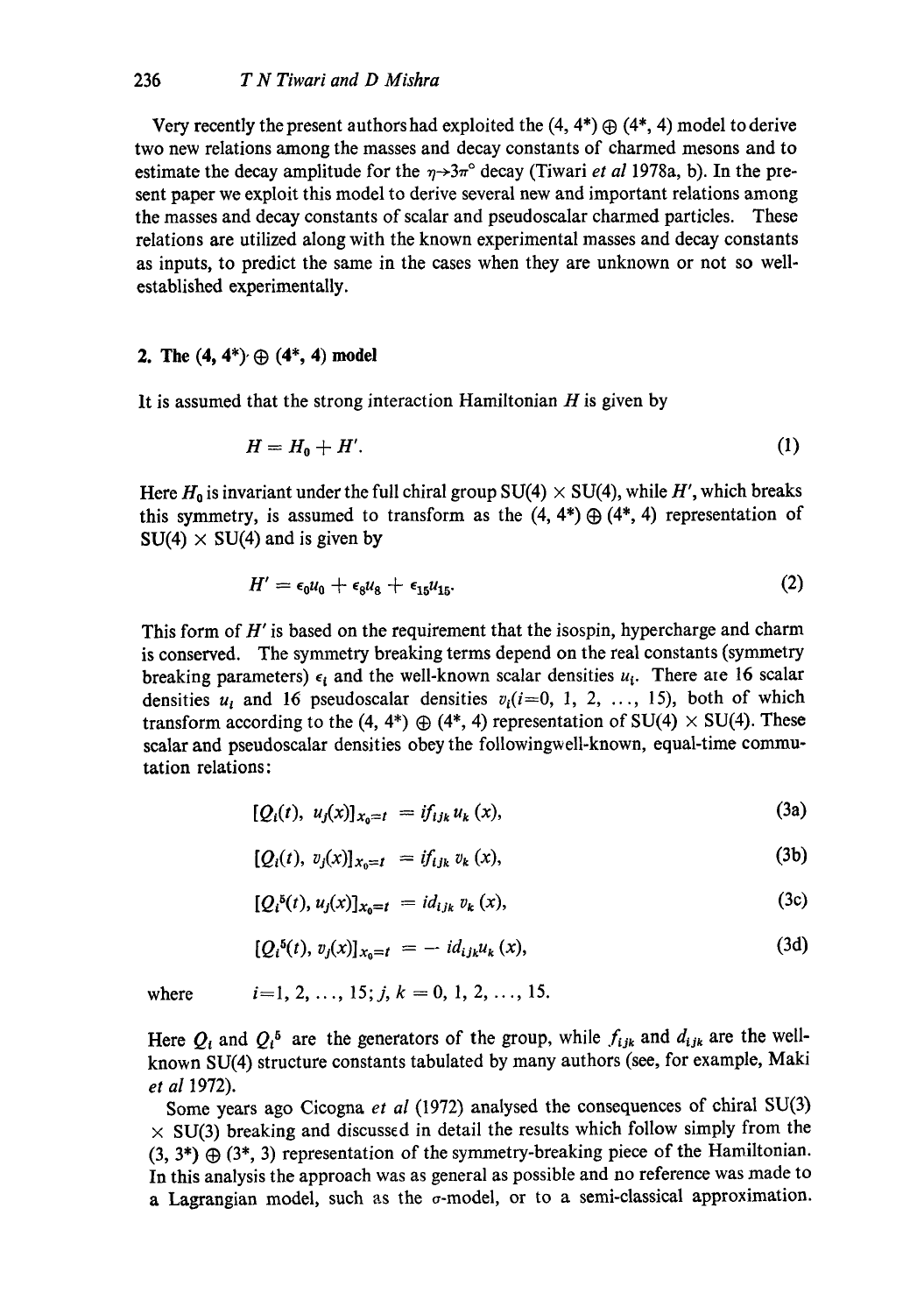Their analysis showed that some of the results obtained previously by using specific models were, in fact, model-independent and follows simply from the assumption of the  $(3, 3^*) + (3^*, 3)$  form of symmetry breaking. In this paper, our approach is similar to that of Cicogna *et al* (1972), but we assume that the strong interactions are invariant under the chiral  $SU(4) \times SU(4)$  group except for a symmetry-breaking term which transforms as the  $(4, 4^*) + (4^*, 4)$  representation of SU(4) $\times$ SU(4).

### **3. Third-order coupling constants**

The theoretical approach most suitable for the discussion of the spontaneous breakdown of symmetries in quantum field theory is the functional method. For simplicity we consider the case in which the field theory is described by a Lagrangian of the form

$$
L(x) = L_{\text{free}}(x) + L_{\text{interaction}}(x) + \epsilon_i \phi_i(x), \qquad (4)
$$

where  $L_{\text{free}}(x) + L_{\text{int}}(x) L_{\text{inv}}(x)$  is invariant under the given group  $G, \epsilon_i$  are real constants and  $\phi_i(x)$  are the basic local fields in terms of which the Lagrangian is constructed. We note that a linear breaking in the Lagrangian or Hamiltonian density is the basic assumption of the Gell-Mann-Oakes-Ranner model (Gell-Mann *et al* 1968) as well as the Glashow-Weinberg model (Glashow and Weinberg 1968) of chiral  $SU(3) \times SU(3)$ breaking.

Starting with the Lagrangian  $L(x)$  of (4) and following the standard techniques of the functional method, Cicogna *et al* (1972) obtained the first-, second- and thirdorder Ward identities, on the basis in which the mass matrix is diagonal, as follows:

$$
\epsilon_i[G^{\alpha},\lambda]_i=0,\tag{5a}
$$

$$
m_i^2 \left[ G^a, \lambda \right]_i = \left[ G^a, \epsilon \right]_i, \tag{5b}
$$

$$
g_{i,jk}[\mathbf{G}^a,\lambda]_k = (m_i^2 - m_j^2) [\mathbf{G}^a,\hat{\phi}_j]_1, \qquad (5c)
$$

(no sum over  $i$  and  $j$ ).

In these Ward identities,  $G^{\alpha}$  are the generators;  $m_i^2$  and  $\bar{i}$  denote, respectively, the squared mass and charge conjugate of the particles i while  $g_{ijk}$  is the third-order coupling constant between the particles  $i, j$  and  $k$ . Moreover,

$$
\lambda = \lambda_i \hat{\phi}_i, \ \epsilon = \epsilon_i \hat{\phi}_i, \tag{6}
$$

where  $\hat{\phi}_t$  is the unit vector in the direction i and  $\lambda_t$  is the vacuum expectation value of the local field  $\phi_i(x)$ :

$$
\lambda_i = \langle 0 | \phi_i(x) | 0 \rangle.
$$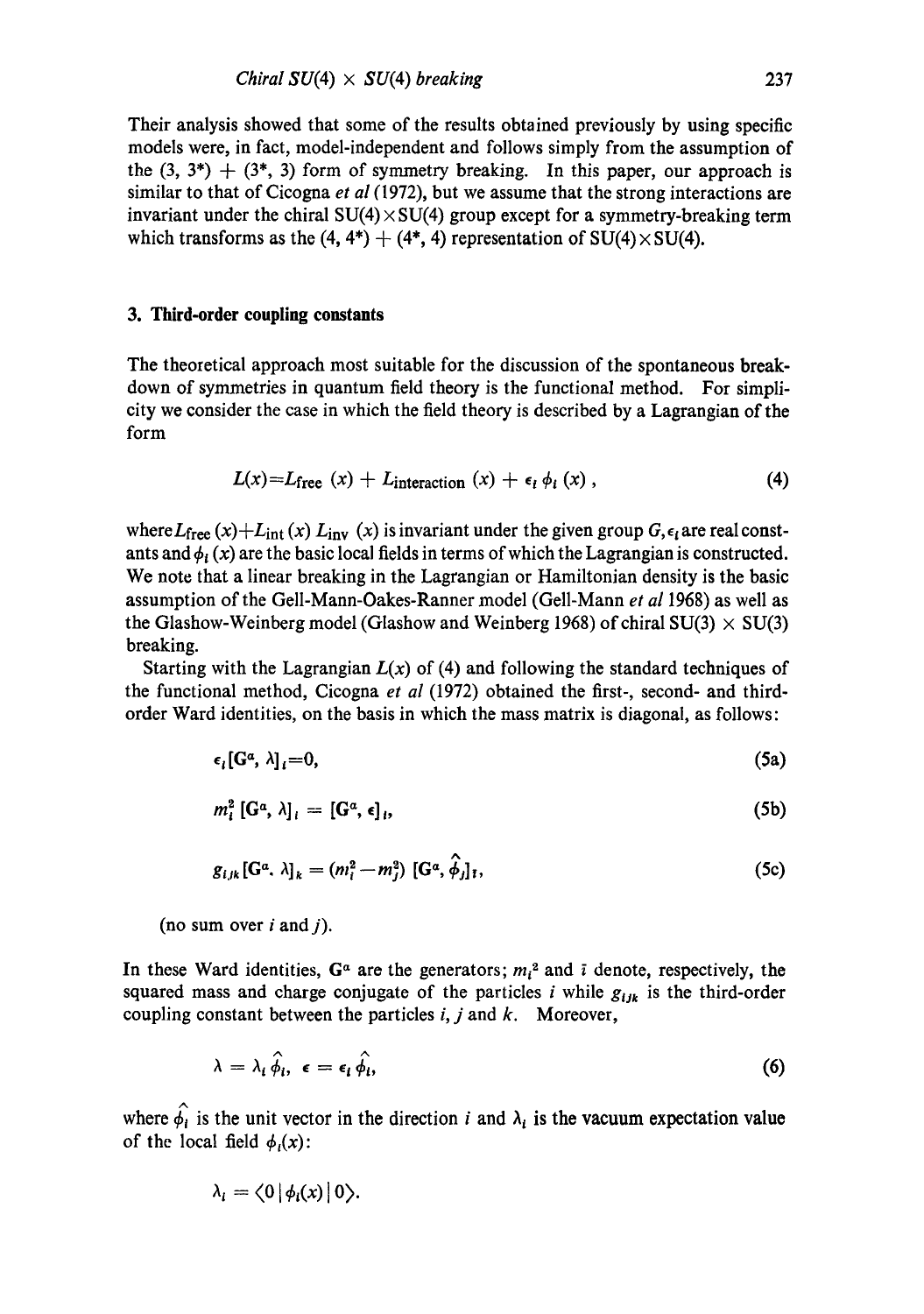We note that the second-order Ward identity of (5b) is just the generalisation of the contents of Goldstone's theorem. In the limit  $\epsilon \rightarrow 0$ , the 'modes' *i*, for which  $[G^{\alpha}, \lambda]_l$  is different from zero, correspond to Goldstone's bosons. The second-order Ward identity of (5b) has already been exploited recently by the present authors (Tiwari *et al* 1978a) to obtain two relations among the masses and decay constants of charmed particles and to predict the masses of the charmed mesons  $D$  and  $F$ , in good agreement with the experimental data; so it will not be discussed any further in this paper. Here we are concerned with the consequences of the third-order Ward identity of (5c).

Actual calculations show that when  $G<sup>\alpha</sup>$  is one of the generators

$$
\begin{array}{l} (Q_1^5 + iQ_2^5)/\sqrt{2}, \ Q_3^5, \ (Q_4 + iQ_5)/\sqrt{2}, \ (Q_4^5 + iQ_5^5)/\sqrt{2}, \ (Q_6 + iQ_7)/\sqrt{2}, \end{array}
$$
  

$$
\begin{array}{l} (Q_6^5 + iQ_7^5)/\sqrt{2}, \ (Q_9 + iQ_{10})/\sqrt{2}, \ (Q_9^5 + iQ_{10}^5)/\sqrt{2}, \ (Q_{11} + iQ_{12})/\sqrt{2}, \end{array}
$$
  

$$
\begin{array}{l} (Q_{11}^5 + iQ_{12}^5)/\sqrt{2}, \ (Q_{13} + iQ_{14})/\sqrt{2} \ \text{and} \ (Q_{13}^5 + iQ_{14}^5)/\sqrt{2} \end{array}
$$

or their charge conjugates, (5c) assumes the simple form

$$
g_{ijk} = (m_i^2 - m_j^2) C_{ijk} \text{ (no sum over } i \text{ and } j).
$$
 (7)

The values of this related constant  $C_{ijk}$  for the above-mentioned generators are collected in table 1 for various combinations of the scalar and pseudoscalar particles i, j and k. In this table, the calculated values of the constants  $C_{ijk}$  have been written in terms of the decay constants  $F_{\pi}$ ,  $F_{K}$ ,  $F_{D}$  and  $F_{F}$ . The constants  $C_{ijk}$  can be related to these decay constants through the application of partial conservation of axial-vector currents (PCAC) hypothesis, which we take in the form

$$
\partial^{\mu} A_{\mu}^{i}(x) = F_{i} m_{i}^{2} \phi_{i}(x), \qquad (8a)
$$

which leads to the relation

$$
F_i = -i \left[ \mathbf{G}^a, \lambda \right]_i,\tag{8b}
$$

where  $F_i$  is the decay constant of the meson i. In these calculations the commutators of (5c) and (Sb) are evaluated with the help of the well-known commutation relations given in (3a) to (3c). From (8b) we get the following expressions for the decay constants  $F_i(i=\pi, K, D$  and F) in terms of the parameters  $\lambda_i$  (Tiwari *et al* 1978a):

$$
F_{\pi} = \frac{1}{\sqrt{2}} \lambda_0 + \frac{1}{\sqrt{3}} \lambda_8 + \frac{1}{\sqrt{6}} \lambda_{15}, \tag{9a}
$$

$$
F_{\kappa} = \frac{1}{\sqrt{2}} \lambda_0 - \frac{1}{2\sqrt{3}} \lambda_8 + \frac{1}{\sqrt{6}} \lambda_{15},\tag{9b}
$$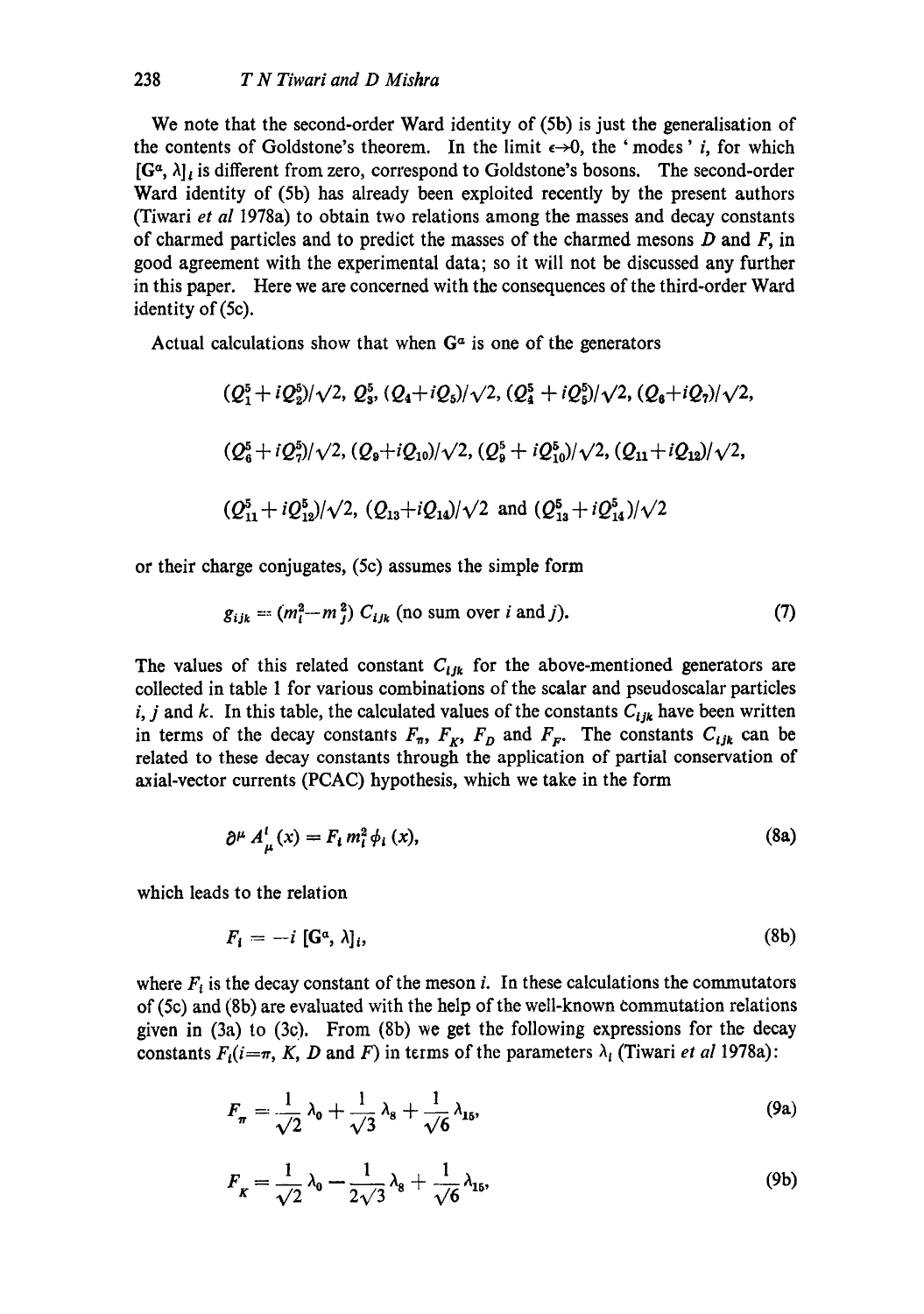Table 1. Third-order coupling constants  $g_{ijk} = (m_i^2 - m_j^2) C_{ijk}$ 

| $G^a$                             | i                             | j                                     | k                                 | $C_{ijk}$                      | Relation No. |
|-----------------------------------|-------------------------------|---------------------------------------|-----------------------------------|--------------------------------|--------------|
| $(Q_1^5 + iQ_2^5)/\sqrt{2}$       | $\bar{k}^0$                   | $K_s$ +                               | $\pi^-$                           | $1/\sqrt{2} F_{\pi}$           | (1)          |
|                                   | $\bar{D}^0$                   | $D_s$ <sup>+</sup>                    | $\pi^-$                           | $1/\sqrt{2} F_{\pi}$           | (2)          |
| $Q_3$ <sup>5</sup>                | $K_s^-$                       | $K^+$                                 | $\pi^0$                           | $-1/2 F_{\pi}$                 | (3)          |
|                                   | $K^0$                         | $\overline{K_s^0}$                    | $\pi^0$                           | $-1/2 F_{\pi}$                 | (4)          |
|                                   | $D_s$ <sup>o</sup>            | $\overline{D}{}^{\overline{\bullet}}$ | $\boldsymbol{n}^{\boldsymbol{0}}$ | $-1/2 F_{\pi}$                 | (5)          |
| $(Q_4 + iQ_5)/\sqrt{2}$           | $K^{\mathbf{o}}$              | $\pi^+$                               | $K_s^-$                           | $1/\sqrt{2} (F_{\pi} - F_{k})$ | (6)          |
|                                   | $\pi^0$                       | $K^+$                                 | $K_s^-$                           | $1/2 (F_{\pi} - F_{k})$        | (7)          |
|                                   | $\bm{F}^+$                    | $\overline{D}{}^{\bullet}$            | $K_s^-$                           | $1/\sqrt{2} (F_{\pi} - F_{k})$ | (8)          |
| $(Q_4^5 + iQ_5^5)/\sqrt{2}$       | $K^{\mathbf{0}}$              | $\pi_s$ <sup>+</sup>                  | $K^-$                             | $1/\sqrt{2} F_k$               | (9)          |
|                                   | $K^+$                         | $\pi_{\scriptscriptstyle S}^{\;\;0}$  | $K^-$                             | $1/2 F_k$                      | (10)         |
|                                   | $\overline{D_s}$ <sup>o</sup> | $F^+$                                 | $K^-$                             | $1/\sqrt{2} F_k$               | (11)         |
| $(Q_1 + iQ_2)/\sqrt{2}$           | $F^+$                         | $D^-$                                 | $\overline{K_s}$ <sup>0</sup>     | $1/\sqrt{2(F_n - F_k)}$        | (12)         |
|                                   | $K^+$                         | $\pi^-$                               | $\overline{K_{s}}$ <sup>0</sup>   | $1/\sqrt{2(F_n - F_k)}$        | (13)         |
|                                   | $\pi^0$                       | K۰                                    | $\overline{K_s^0}$                | $1/2(F_{\pi}-F_{k})$           | (14)         |
| $(Q_6{}^5 + iQ_7{}^5)/\sqrt{2}$   | $F_s^+$                       | $D^-$                                 | $\overline{K^0}$                  | $-1/\sqrt{2F_k}$               | (15)         |
|                                   | $\bm{F}^+$                    | $D_s^-$                               | $\overline{K^0}$                  | $-1/\sqrt{2F_k}$               | (16)         |
|                                   | $\pi^0$                       | $K_s^0$                               | $\overline{K^0}$                  | $-1/2F_k$                      | (17)         |
|                                   | $K_s^+$                       | $\pi^-$                               | $\overline{K^{\bullet}}$          | $-1/\sqrt{2F_k}$               | (18)         |
| $(Q_9 + iQ_{10})\sqrt{2}$         | D-                            | $\overline{D^0}$                      | $D_s^0$                           | $-1/\sqrt{2(F_D - F_{\pi})}$   | (19)         |
|                                   | $\pi^0$                       | $\overline{D^0}$                      | $D_s$ <sup>o</sup>                | $-1/\sqrt{2(F_D-F_{\pi})}$     | (20)         |
|                                   | $F^-$                         | $K^+$                                 | $D_{s}^{0}$                       | $-1/\sqrt{2(F_D-F_{\pi})}$     | (21)         |
| $(Q_9^5 + iQ_{10}^5)/\sqrt{2}$    | $D_s^-$                       | $\boldsymbol{\pi}^+$                  | $D^0$                             | $-1/\sqrt{2F_D}$               | (22)         |
|                                   | $\pi^0$                       | $\overline{D_s^0}$                    | $D^0$                             | $-1/2F_D$                      | (23)         |
|                                   | $F_s^-$                       | $K^+$                                 | $D^{\mathfrak o}$                 | $-1/\sqrt{2F_D}$               | (24)         |
| $(Q_{11}+iQ_{12})/\sqrt{2}$       | $\overline{D^{\circ}}$        | $\pi^-$                               | $\boldsymbol{D_{s}^+}$            | $-1/\sqrt{2(F_D-F_{\pi})}$     | (25)         |
|                                   | $\pi^0$                       | $D^-$                                 | $D_s^+$                           | $-1/2(F_D - F_{\pi})$          | (26)         |
|                                   | $\mathbf{F}^-$                | $K^{\rm o}$                           | $D_s^+$                           | $-1/\sqrt{2(F_D-F_{\pi})}$     | (27)         |
| $(Q_{11}^5 + iQ_{12}^5)/\sqrt{2}$ | $\bar{D^0}$                   | $\pi_s^-$                             | D+                                | $1/\sqrt{2F_D}$                | (28)         |
|                                   | $\pi_{s}^{\,0}$               | D-                                    | $D^+$                             | $1/\sqrt{2F_D}$                | (29)         |
|                                   | $\bm{F}^-$                    | $K_s$ <sup>0</sup>                    | $D^+$                             | $1/\sqrt{2F_D}$                | (30)         |
|                                   | $D_s^-$                       | $\pi^0$                               | $D^+$                             | $1/2F_D$                       | (31)         |
| $(Q_{13}+iQ_{14})/\sqrt{2}$       | $\overline{D^0}$              | $K^-$                                 | $F_s^+$                           | $-1/\sqrt{2(F_D-F_k)}$         | (32)         |
|                                   | D-                            | $\overline{K^0}$                      | $F_{s}$ <sup>+</sup>              | $-1/\sqrt{2(F_D-F_k)}$         | (33)         |
| $(Q_{13} + iQ_{14})/\sqrt{2}$     | $\overline{D^0}$              | $K_{s}$                               | $_{F^+}$                          | $1/\sqrt{2F_F}$                | (34)         |
|                                   | $D^-$                         | $\bar{K_s^0}$                         | $_{F^+}$                          | $1/\sqrt{2F_F}$                | (35)         |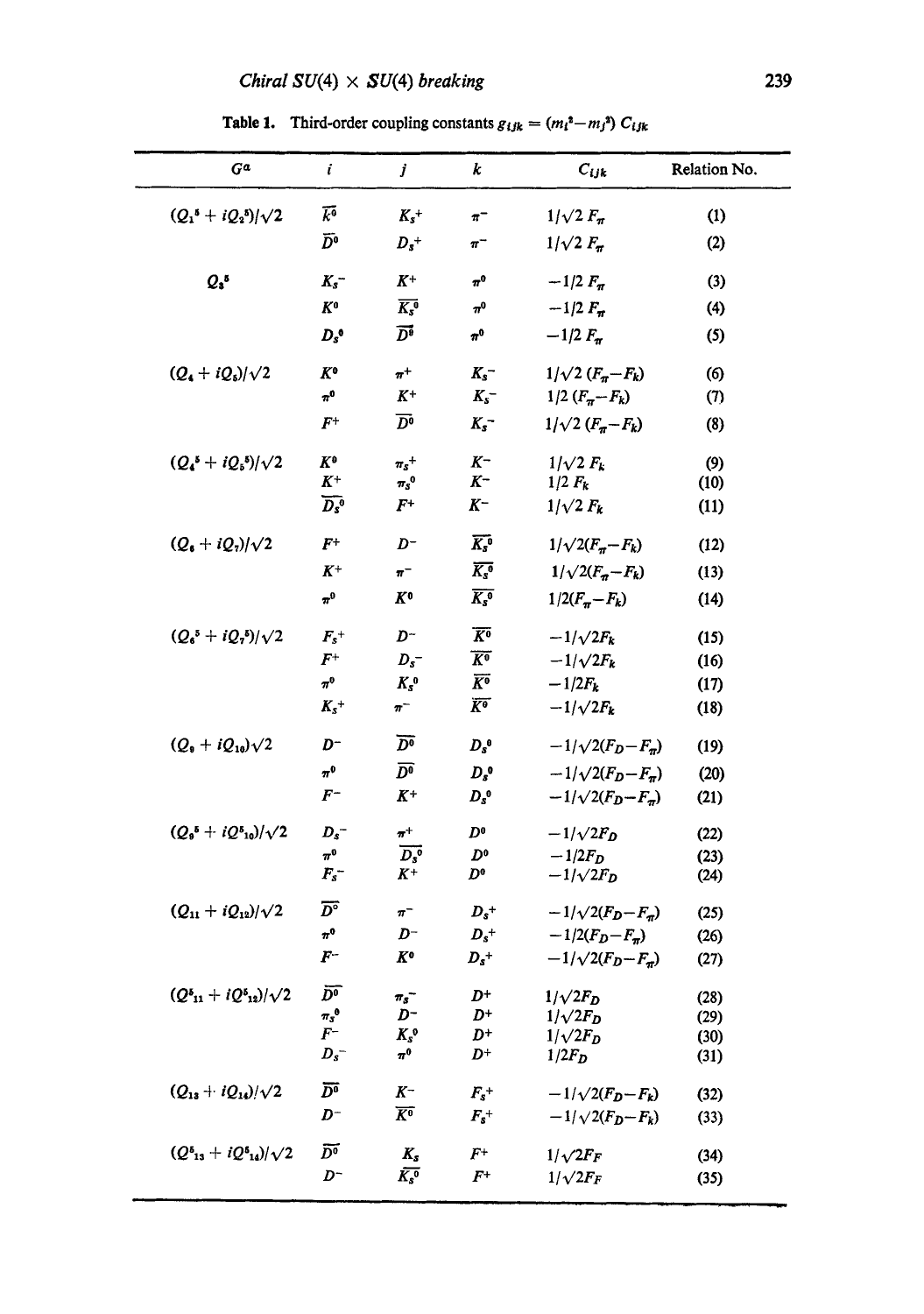$$
F_{D} = \frac{1}{\sqrt{2}} \lambda_0 + \frac{1}{2\sqrt{3}} \lambda_8 - \frac{1}{\sqrt{6}} \lambda_{15},
$$
 (9c)

$$
F_F = \frac{1}{\sqrt{2}} \lambda_0 - \frac{1}{\sqrt{3}} \lambda_8 - \frac{1}{\sqrt{6}} \lambda_{15}.
$$
 (9d)

We note that these expressions for the decay constants lead directly to the relation

$$
F_F - F_D = F_K - F_\pi,\tag{9e}
$$

which is an interesting relation among the decay constants of charmed and ordinary pseudoscalar mesons.

#### **4. Some interesting relations**

The relations among the squared masses and decay constants of the ordinary and charmed mesons can be obtained by noticing in table 1 that the same particles *i,j* and k can occur in different order with several generators  $G<sup>a</sup>$  in (5c) and then equating the third-order coupling constants  $g_{ijk}$  in such cases. For example, the particles D, F and  $K_s$  occur in the relations (8), (30) and (34) of table 1. Relating the constants  $C_{ijk}$ with the help of (7), and then equating  $g_{DFKs}$  in these three cases, we get the relation

$$
\frac{D-F}{F_k-F_\pi}=\frac{F-K_s}{F_D}=\frac{D-K_s}{F_F}.\tag{10}
$$

In this and the following relations, we use the particle symbol to denote the squared mass of the corresponding particle for simplicity, e.g., symbol  $D$  denotes the squared *mass m<sup>2</sup>(D)* of the charmed pseudoscalar meson D. Similarly, the subscript s attached to a particle symbol denotes the corresponding scalar particle. Other similar relations can be obtained in the same manner from table 1. For convenience, we give below all such independent relations (including those of (10)) among the masses and decay constants of charmed and ordinary particles, which can be obtained from table 1.

$$
\frac{D-F}{F_K-F_\pi} = \frac{F-K_s}{F_D},\tag{11a}
$$

$$
\frac{D_s - \pi}{F_D} = \frac{D_s - D}{F_\pi},\tag{11b}
$$

$$
\frac{F_s - D}{F_K} = \frac{F_s - K}{F_D},\tag{11c}
$$

$$
\frac{F-K_s}{F_D} = \frac{D-K_s}{F_F},\tag{11d}
$$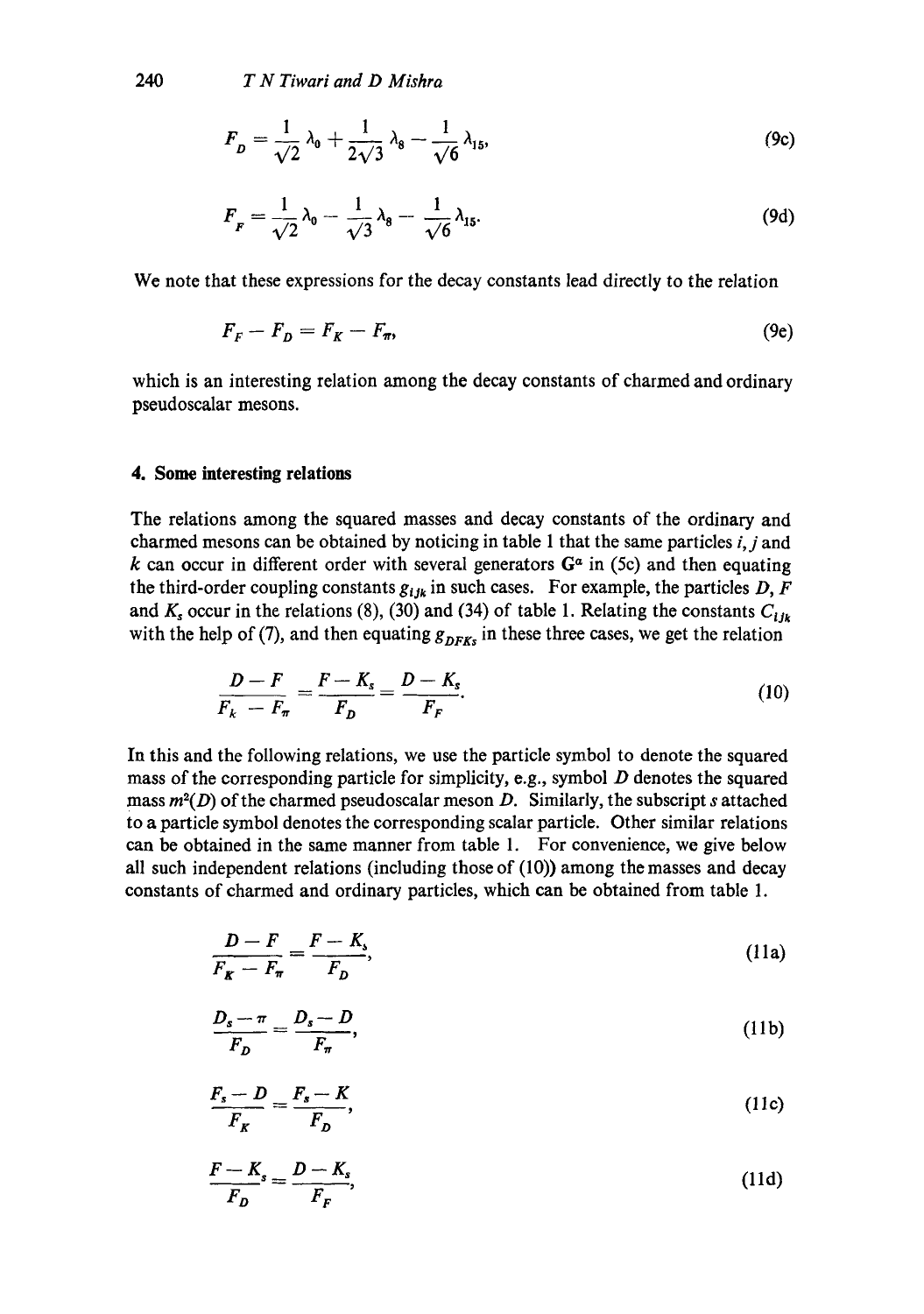$$
Chiral SU(4) \times SU(4) breaking
$$
 241

$$
\frac{F-K}{F_D-F_\pi} = \frac{D_s-F}{F_K},\tag{11e}
$$

$$
\frac{K_s - \pi}{F_K} = \frac{K_s - K}{F_\pi}.\tag{11f}
$$

We note here that the last relation, viz. (11f) involves only uncharmed scalar and pseudoscalar particles and it was derived earlier by Cicogna *et al* (1972) in the (3, 3\*)  $\bigoplus$  (3<sup>\*</sup>, 3) model and by Sastry and Tiwari (1976) in the (8, 8) model of broken SU (3)  $\times$  SU (3) symmetry.

#### **5. Results and discussion**

In order to compare the relations given above in  $(11a)$  to  $(11f)$  with experimental data, we use the known experimental masses and decay constants as inputs in these relations to estimate the same quantities in the cases where they are not known at all or not so well-established experimentally. For this purpose we use the following numerical values for the average experimental masses of  $\pi$ , K, D and F mesons and the ratio  $F_K/F_\pi$  of the kaon and pion decay constants:

$$
m(\pi) = 0.1373 \text{ GeV}, \qquad m(K) = 0.4958 \text{ GeV},
$$
  
\n
$$
m(D) = 1.865 \text{ GeV}, \qquad m(F) = 2.020 \text{ GeV},
$$
  
\n
$$
F_K/F_{\pi} = 1.28.
$$
 (12)

With these numerical values as inputs, we get from (11a) to (11f) the following estimates for the masses and decay constants of other particles,

$$
F_D/F_{\pi} = -1.41, F_F/F_{\pi} = -1.13, F_D/F_F = 1.25,
$$
  
\n
$$
m(D_s) = 1.43 \text{ GeV}, m(F_s) = 1.39 \text{ GeV}, m(K_s) = 1.02 \text{ GeV},
$$
\n(13)

ä

which satisfy the relation among the decay constants, given earlier in (9e).

The decay constants of the charmed mesons  $D$  and  $F$  and the masses of the charmed and ordinary scalar mesons  $D_s$ ,  $F_s$  and  $K_s$  are either not known at all or not so well established experimentally. So the estimates of these quantities given in (13) may be treated as the predictions of the  $(4, 4^*) \oplus (4^*, 4)$  model and the PCAC hypothesis. For the mass of the scalar kaon  $K_s$ , the value calculated by Sastry and Tiwari (1976) for the (8, 8) model was 1.008 GeV, while Cicogna *et al* (1972) obtained two solutions, viz.,  $m(K_s) = 0.938$  GeV and 0.698 GeV, in the  $(3, 3^*) \oplus (3^*, 3)$  model. The value of  $m(K<sub>s</sub>)$  is not well known experimentally, but the physical situation suggests that it lies in the range between 1-080 and 1.260 GeV. On the other hand, almost nothing is known experimentally about the masses of the charmed scalar mesons  $D_s$  and  $F_s$ .